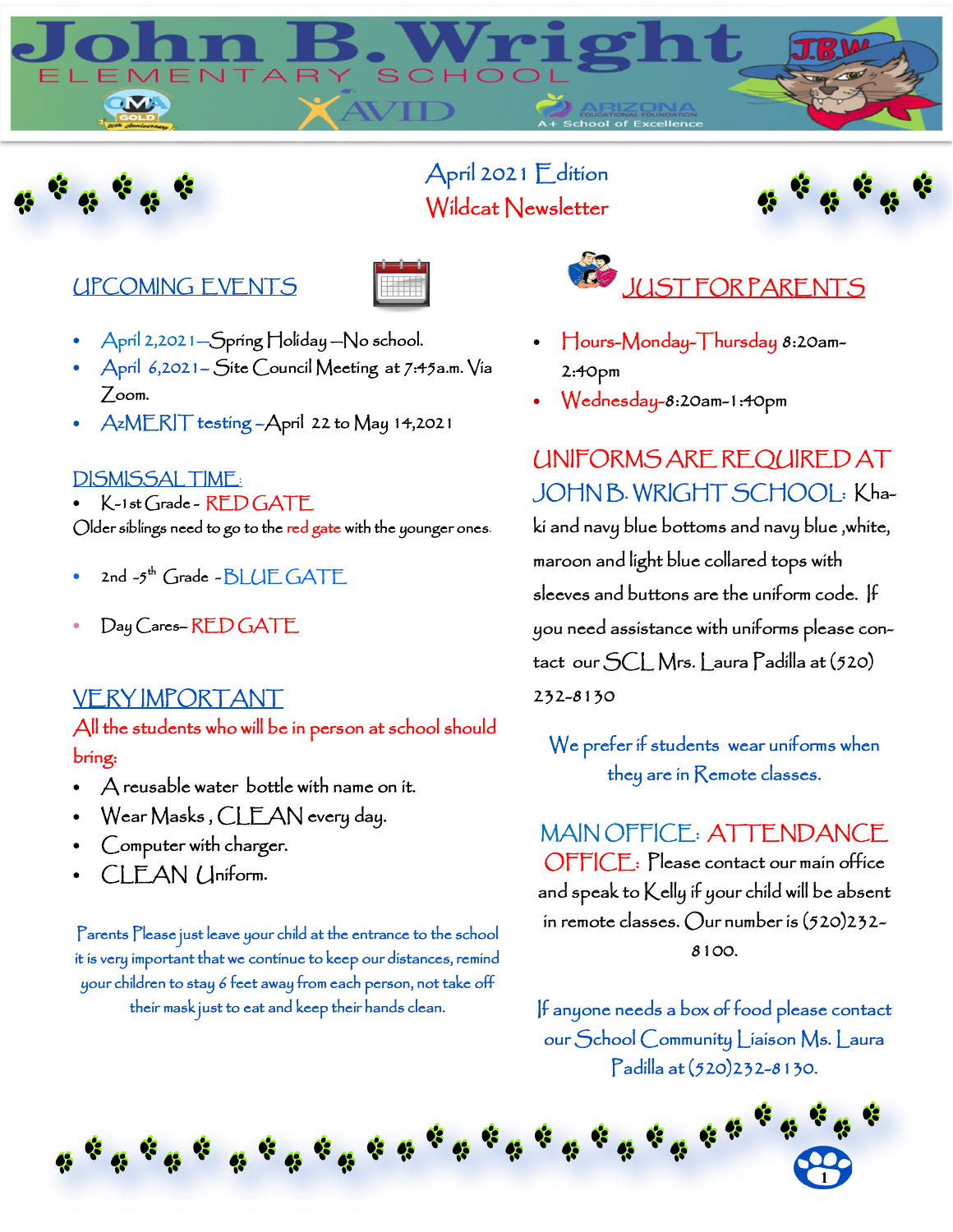# Edicion de Abril de 2021 Periodico de los Gatos Salvajes

 $SCHOC$ 



## PRÓXIMOS EVENTOS

ELEMENTAR

M



- Abril 2 del 2021—Dia Festivo de Primavera —No Habra Clases.
- Abril 6 del 2021– Reunion del Consejo Estudiantil a las 7:45a.m. Por Zoom.
- Los Examenes de AzMERIT– Empezaran el 22 de Abril al 14 de Mayo del 2021.

## A LA HORA DE LA SALIDA:

• De KG a 1er Grado-PUERTA ROJA

Los hermanos mayores necesitan ir a la puerta roja con los más pequeños.

- De 2do a 5to Grado PUERTA AZUL
- Guarderías– PUERTA ROJA MUY IMPORTANTE

Todos los estudiantes que estarán en persona en la escuela deben traer:

- Una botella de agua reutilizable con su nombre.
- Usar mascara limpia todos los días.
- Computadora con cargador.
- Uniforme limpio.

Padres Por favor, solo deje a su hijo en la entrada de la escuela es muy importante que sigamos manteniendo nuestras distancias, recuerdele a sus hijos que se mantengan a 6 pies de distancia de cada persona, no se quiten la máscara sólo para comer y mantener sus manos limpias.

**SOLO PARA PADRES** • Horario: De lunes a jueves de 8:20 a.m. a

2:40 p.m.

Los Miércoles-De 8: 20 am a 1: 40pm

OFICINA PRINCIPAL: OFICINA DE ASIS-TENCIA: Comuníquese con nuestra oficina principal y hable con Kelly si su hijo estará ausente en clases remotas. Nuestro número es (520) 232-8100.

De preferencia nos gustaria que los estudiantes usen su uniforme cuando estén en clases remotas.

SE REQUIEREN UNIFORMES EN LA ESCUELA JOHN B. WRIGHT: Pantalones de color caqui y azul marino y blusas con cuello azul marino, blanco, guinda y azul claro con mangas y botones son el código del uniforme. Si necesita ayuda con los uniformes, comuníquese con nuestra SCL Sra. Laura Padilla al (520)

232-8130.

Si alguien necesita una caja de comida, comuníquese con nuestra coordinadora de la comunidad escolar, la Sra. Laura Padilla al (520) 232-8130.

 $\boldsymbol{a}^{\text{t}}$  ,  $\boldsymbol{c}^{\text{t}}$  $\mathbf{a}^{\prime}$  $\mathbf{a}^{\prime}$  $\mathbf{a}^{\prime}$ **2**